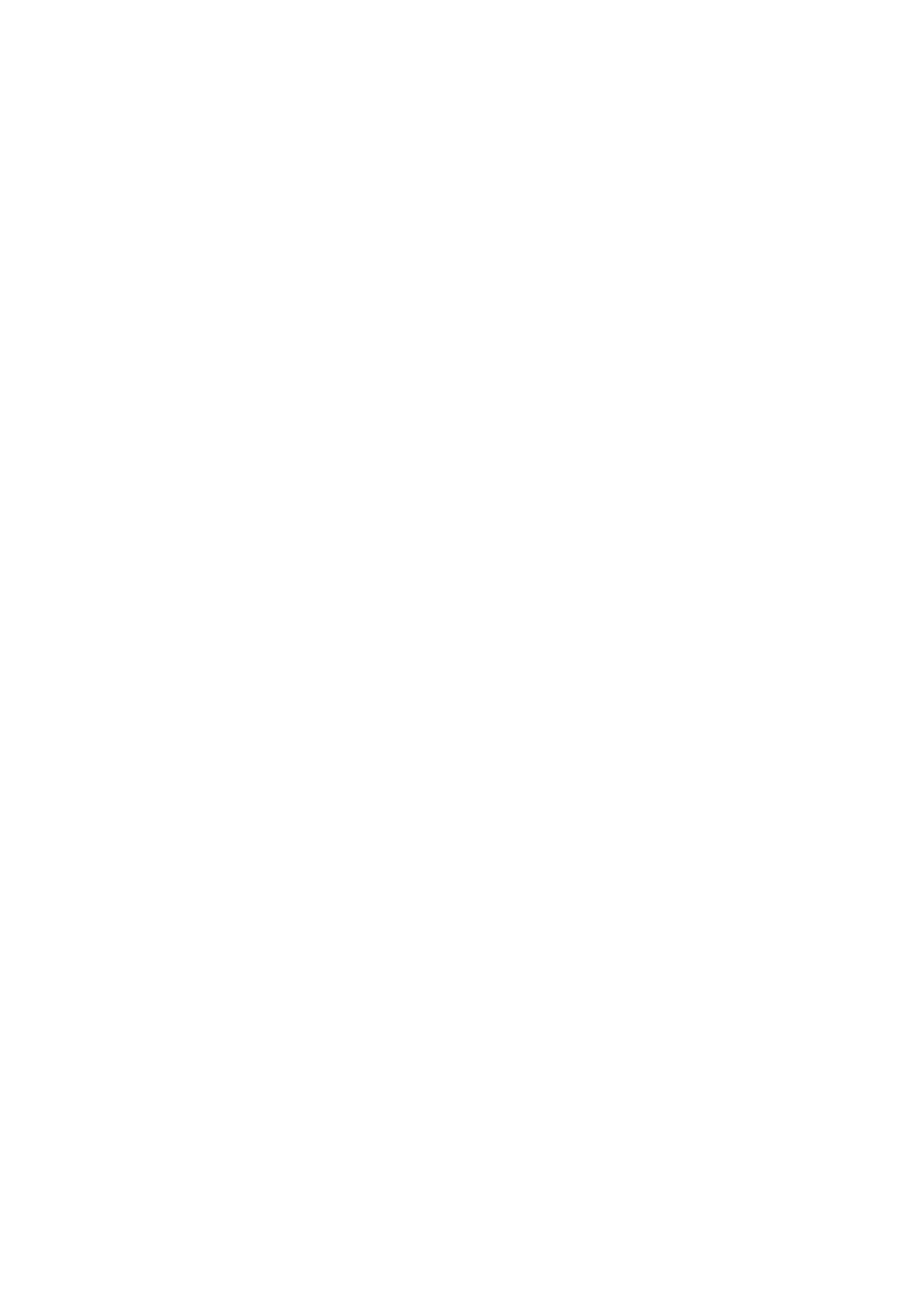# Carnarvon Irrigation District By-laws 1962

## **Contents**

| <b>Division I</b> — Preliminary |  |  |
|---------------------------------|--|--|
|---------------------------------|--|--|

| 1.<br>3. | Citation and application<br>Terms used                                                  | 1<br>1                                          |
|----------|-----------------------------------------------------------------------------------------|-------------------------------------------------|
|          | Division II — Protection of water,<br>grounds, works, etc., from<br>trespass and injury |                                                 |
|          |                                                                                         |                                                 |
| 4.       | Unauthorised entry                                                                      |                                                 |
| 5.       | Camp fires                                                                              |                                                 |
| 6.       | Native flora                                                                            | $\begin{array}{c} 3 \\ 3 \\ 3 \\ 3 \end{array}$ |
| 7.       | Endangering works                                                                       |                                                 |
| 8.       | Rubbish                                                                                 | $\overline{4}$                                  |
| 9.       | Unauthorised use of water                                                               |                                                 |
| 10.      | Interference with works                                                                 | $\overline{4}$<br>5                             |
| 11.      | Animals straying                                                                        |                                                 |
|          | Division III — Conditions governing                                                     |                                                 |
|          | the supply and control of water                                                         |                                                 |
| 12.      | Basis of supply                                                                         | 6                                               |
| 15.      | Additional supply points                                                                | 6                                               |
| 16.      | Occupier's distributing system                                                          | 6                                               |
| 17.      | Regulating supply                                                                       | $\sqrt{ }$                                      |
| 18.      | <b>Meters</b>                                                                           | $\sqrt{ }$                                      |
| 19.      | Testing of meters                                                                       | 8                                               |
| 20.      | Meter out of order                                                                      | 9                                               |
| 21.      | Water for household purposes                                                            | 10                                              |
| 23.      | Notice of determination of water entitlement                                            | 10                                              |

Ceased on 18 Nov 2013 Version 02-g0-03 page i  $\mathbf{F}$  from which was the set that we besite for further information  $\mathbf{F}$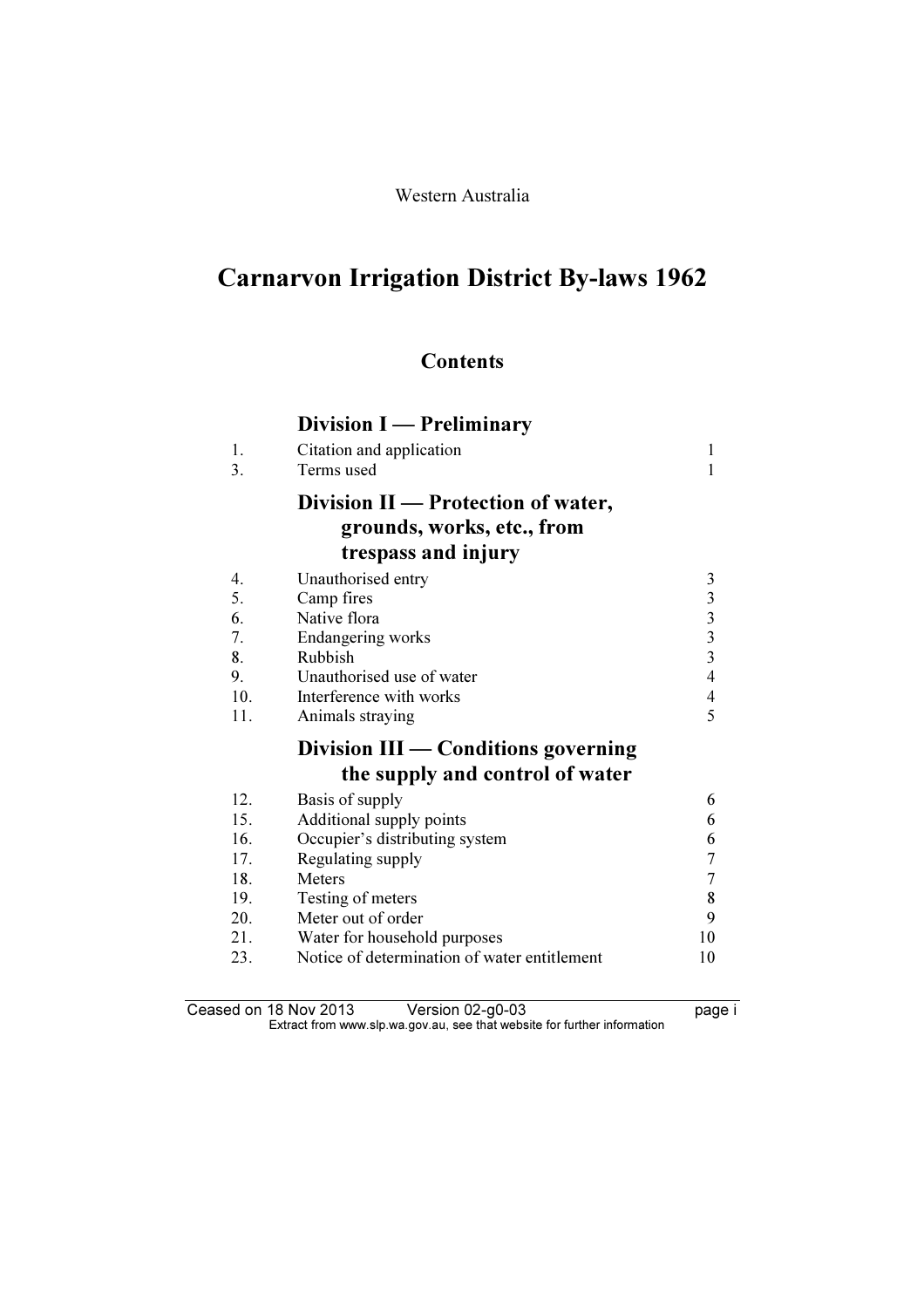#### **Contents**

| 25.<br>26. | Unpaid water charges<br>Water for land outside the District for irrigation<br>purposes | 10<br>11 |
|------------|----------------------------------------------------------------------------------------|----------|
|            | Division $V$ — Miscellaneous                                                           |          |
| 27.        | General penalty provision                                                              | 12       |
|            | Schedule 1 — Minimum fee for<br>testing a meter                                        |          |
|            | <b>Notes</b>                                                                           |          |
|            | Compilation table                                                                      | 14       |
|            | <b>Defined terms</b>                                                                   |          |

page ii Version 02-g0-03 Ceased on 18 Nov 2013  $\mathbf{F}$  from which was the set that we besite for further information  $\mathbf{F}$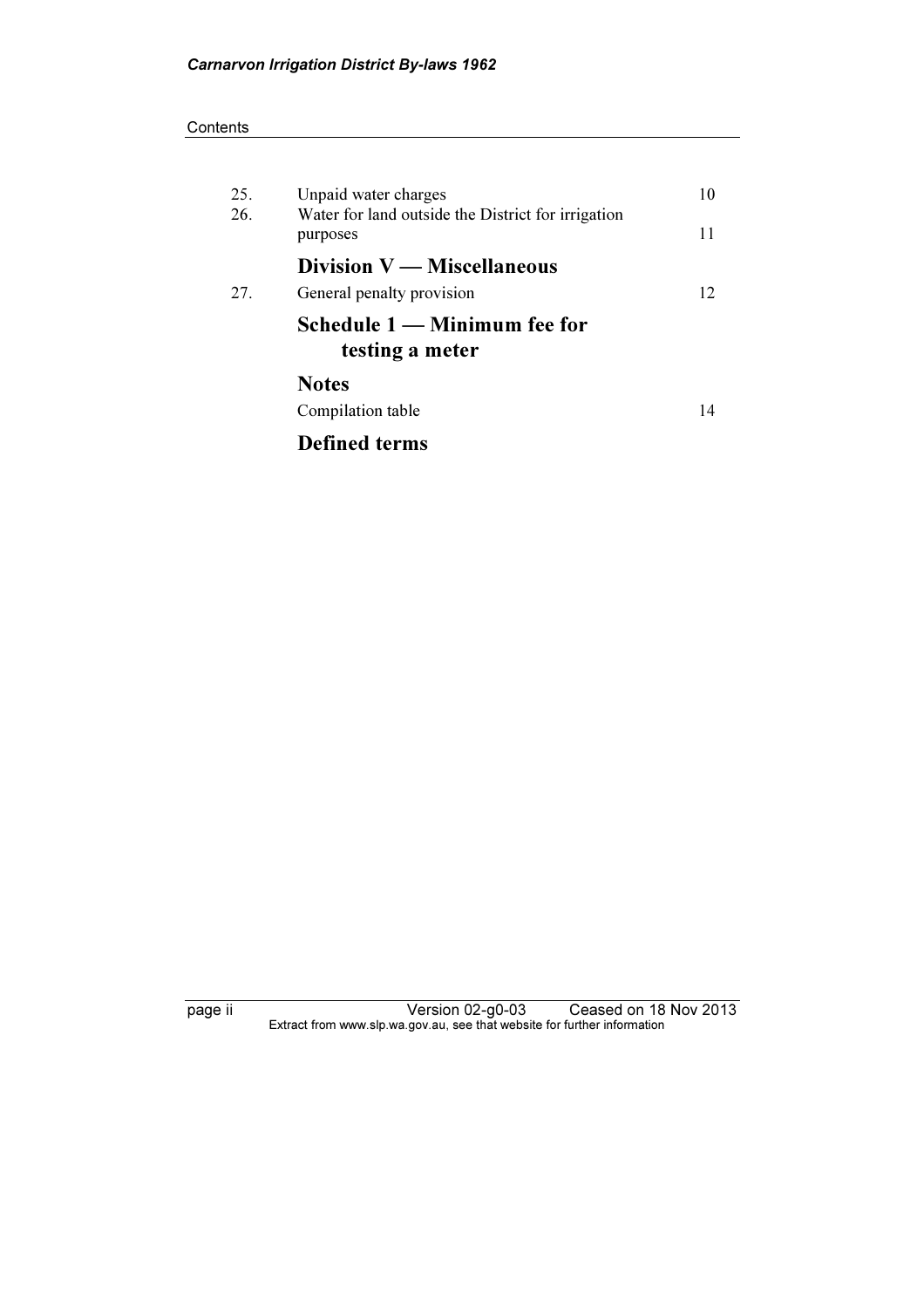Western Australia

Rights in Water and Irrigation Act 1914 <sup>2</sup>

# $\sum_{i=1}^{n}$

### Division I — Preliminary

#### 1. Citation and application

- (1) These by-laws may be cited as the Carnarvon Irrigation District By-laws  $1962<sup>1</sup>$ .
- (2) These by-laws shall have and take effect in the Carnarvon Irrigation District constituted under the provisions of the Rights in Water and Irrigation Act 1914.

 [By-law 1 inserted in Gazette 25 Sep 1981 p. 4116; amended in Gazette 29 Jun 2007 p. 3233.]

[2. Deleted in Gazette 30 Sep 1983 p. 4005.]

#### 3. Terms used

In these by-laws unless the context requires otherwise —

**District** means the Carnarvon Irrigation District constituted under the Act;

property means one or more pieces of land owned or occupied by a consumer for which he is allocated in accordance with these by-laws a quantity of water for irrigation thereof;

the Act means the Rights in Water and Irrigation Act 1914.

 [By-law 3 amended in Gazette 12 Oct 1962 p. 3438; 30 Sep 1983 p. 4005; 26 Apr 1985 p. 1481; 19 Jul 1985 p. 2501.]

Ceased on 18 Nov 2013 Version 02-g0-03 page 1<br>Extract from www.slp.wa.gov.au, see that website for further information  $\mathbf{F}$  from which was the set that we besite for further information  $\mathbf{F}$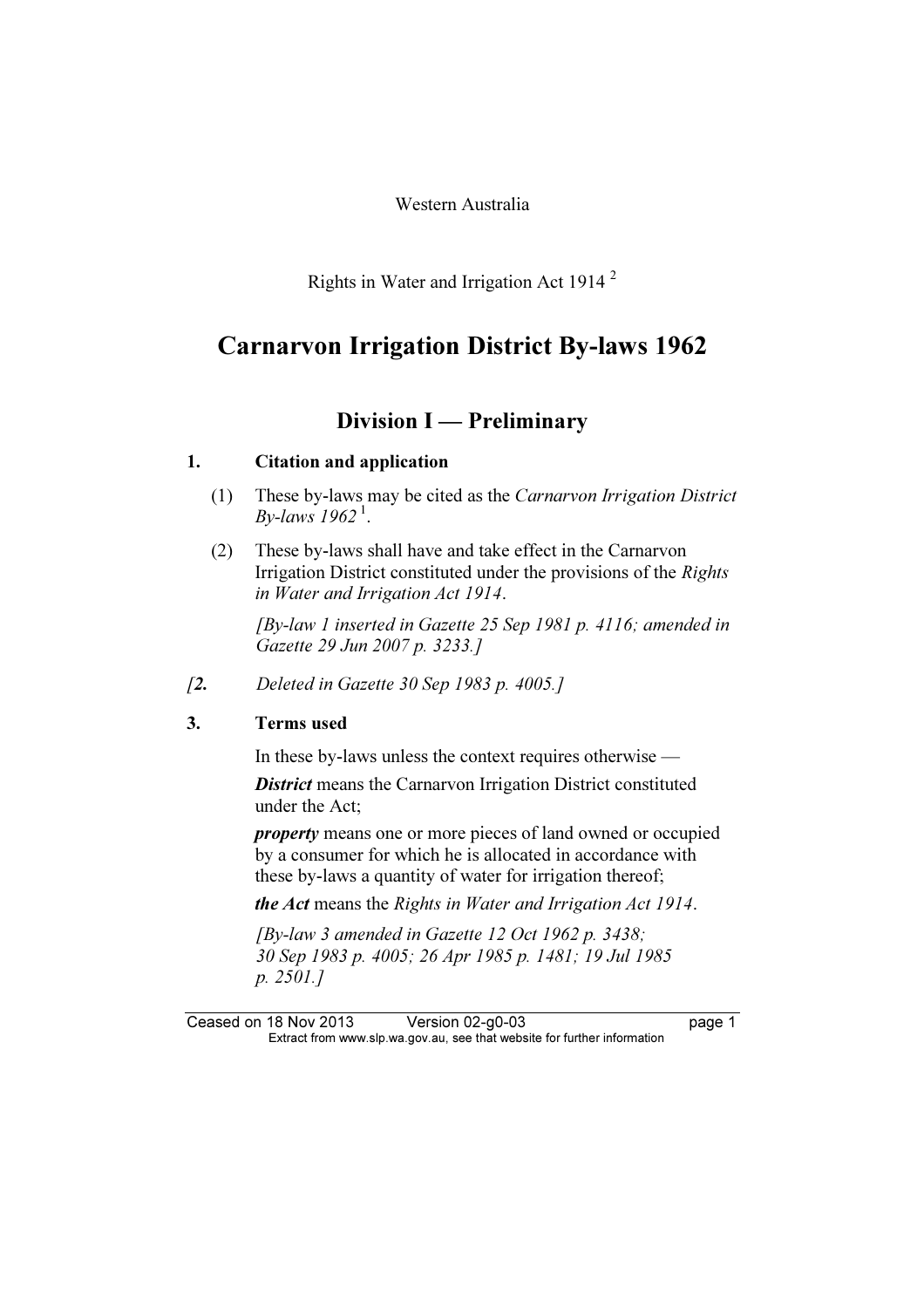[Division IA (bl. 3A) deleted in Gazette 19 Jul 1985 p. 2502.]

page 2 Version 02-g0-03 Ceased on 18 Nov 2013 Extract from www.slp.wa.gov.au, see that website for further information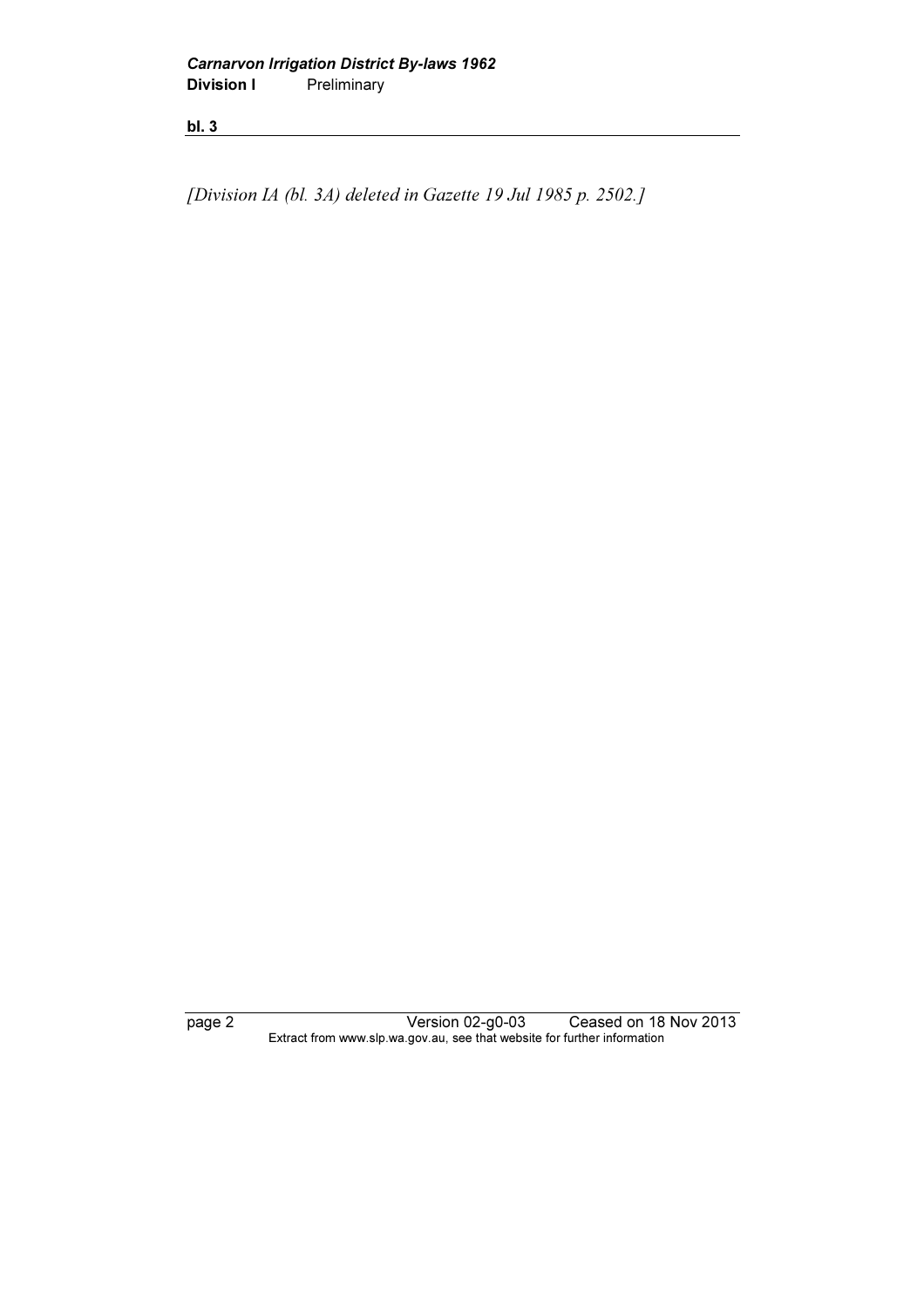# Division II — Protection of water, grounds, works, etc., from trespass and injury

#### 4. Unauthorised entry

 Trespassing within the fenced-off ground adjacent to or reserved for water supply or irrigation works, or the entering without proper authority upon any water or irrigation work not open to the public, is prohibited.

#### 5. Camp fires

 Camping or lighting of fires upon any Government water reserve, or in the immediate vicinity of any reservoir or headworks within the boundaries of the District, except on land set apart for such purposes, is prohibited.

#### 6. Native flora

 The removal, plucking, or damaging of any wildflower, shrub, bush, tree or other plant growing on any land reserved for or vested in the Corporation within one kilometre of any reservoir or headworks and within the District is prohibited.

 $[By-law 6 amended in Gazette 28 Nov 1975 p. 4302]$ ; 19 Jul 1985 p. 2502; 29 Dec 1995 p. 6306.]

#### 7. Endangering works

 No vehicle, conveyance, or animal shall be driven, taken, or ridden in such a manner as to endanger or damage the mains, conduits, or any works, or shall cross the same, except at places where crossings have been provided.

#### 8. Rubbish

 No person shall cast away, throw, or deposit on any works any rubbish of any kind; or carry on any operations, or do any act which creates or tends to create any nuisance on any works, and no occupier shall allow any sullage from his land to enter in or upon any works.

Ceased on 18 Nov 2013 Version 02-g0-03 page 3<br>Extract from www.slp.wa.gov.au, see that website for further information  $\mathbf{F}$  from which was the set that we besite for further information  $\mathbf{F}$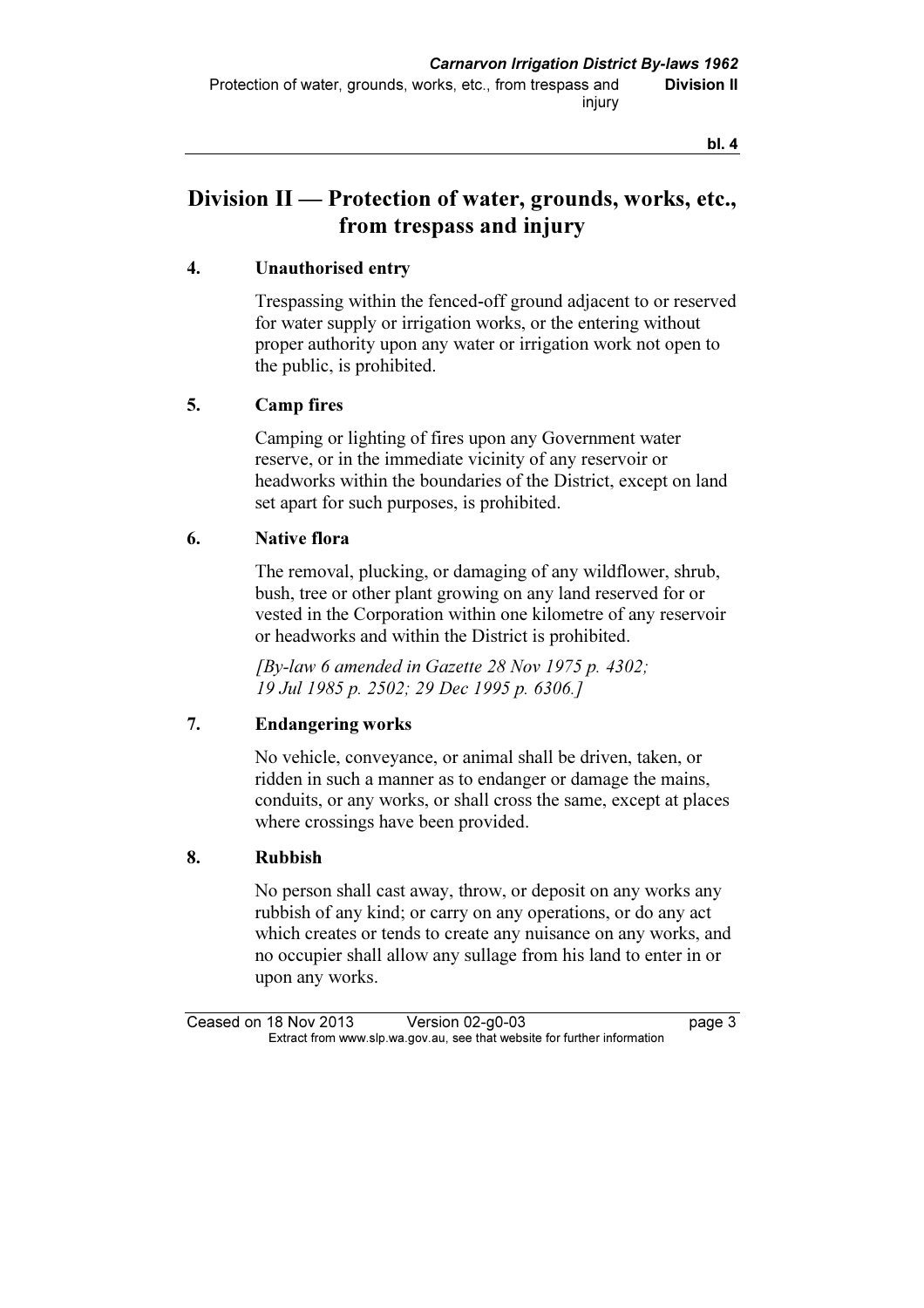**Division II Protection of water, grounds, works, etc., from trespass and Protection of water, grounds, works, etc., from trespass and** injury

#### bl. 9

#### 9. Unauthorised use of water

 No person shall take or use or cause to be taken or used any water from any works, without the authority of the Corporation and no person shall allow any water supplied to him by the Corporation, or taken with the approval of the Corporation, to run to waste either on public roads or on private or public lands or otherwise.

 [By-law 9 amended in Gazette 19 Jul 1985 p. 2502; 29 Dec 1995 p. 6305 and 6306.]

#### 10. Interference with works

- (1) No person without the consent of the Corporation shall
	- (a) trespass upon, injure or interfere in any way with any works, including the banks of any watercourse or any Crown lands adjacent to the banks of any watercourse;
	- (b) do or cause to be done anything likely at any time to injure or interfere with any works, including the banks of any watercourse or any Crown lands adjacent to the banks of any watercourse;
	- (c) plant any tree or noxious weed within such distance from any works that any part of the tree or noxious weed or any roots thereof at some or any future time will be likely to injure or interfere with any works, including the banks of any watercourse or any Crown lands adjacent to the banks of any watercourse.
- (2) The Corporation, any officer of the Corporation or any person authorised by the Corporation may, subject to section 26H(1a) of the Act, cut down, destroy, dig up and remove from any land any tree or noxious weed that is or is likely to become injurious to or an interference with any works.

 [By-law 10 amended in Gazette 19 Jul 1985 p. 2502; 29 Dec 1995 p. 6306.]

page 4 Version 02-g0-03 Ceased on 18 Nov 2013<br>Extract from www.slp.wa.gov.au, see that website for further information  $\mathbf{F}$  from which was the set that we besite for further information  $\mathbf{F}$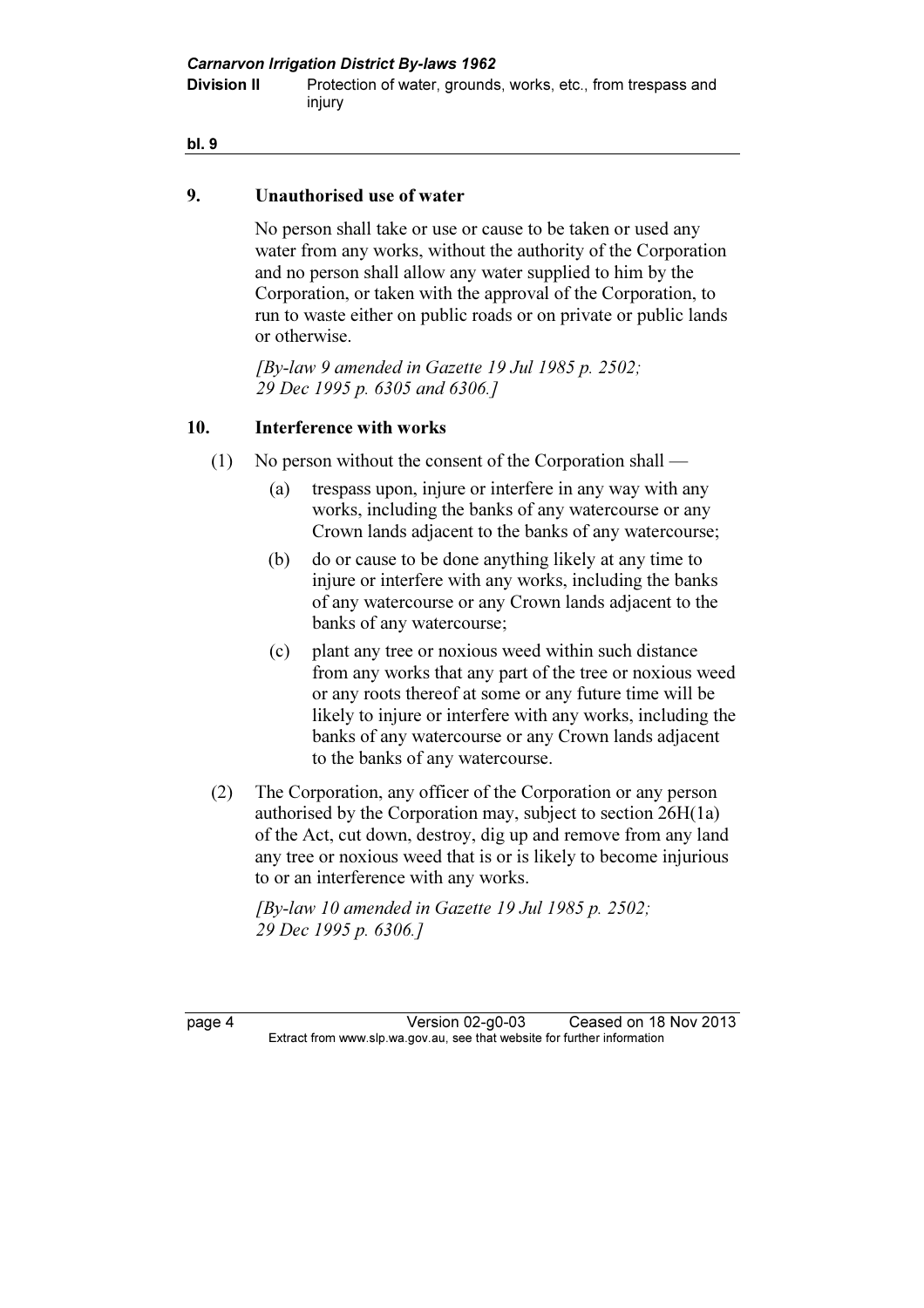#### 11. Animals straying

- (1) No person owning or having the right of control of any animal shall drive, or allow the same to stray, upon any works.
- (2) A person guilty of any contravention of this by-law shall in addition to the penalties prescribed in by-law 27 be liable for all damage that may thereby be caused to such works.

Ceased on 18 Nov 2013 Version 02-g0-03 page 5 Extract from www.slp.wa.gov.au, see that website for further information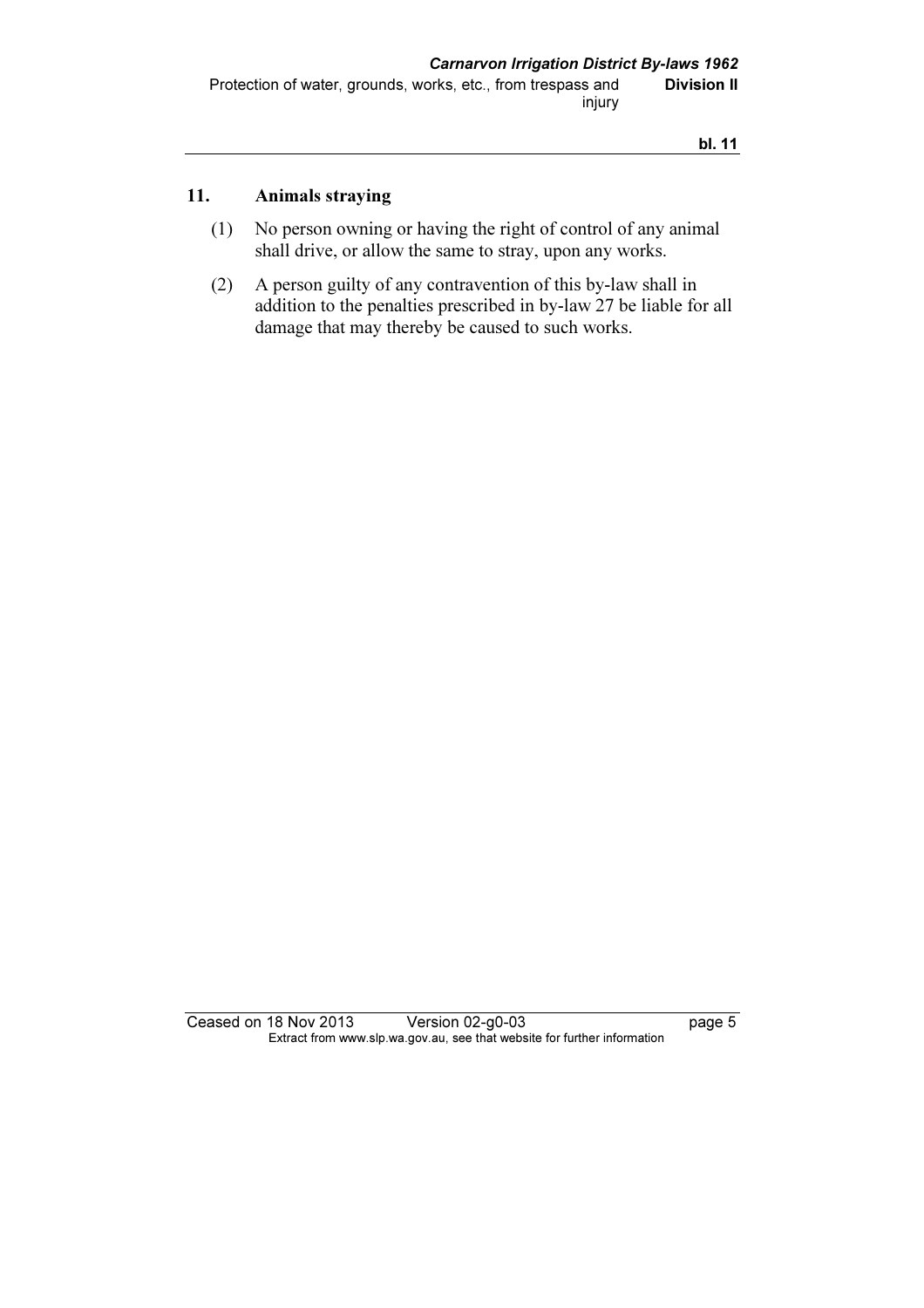# Division III — Conditions governing the supply and control of water

#### 12. Basis of supply

 The Corporation may from time to time determine the basis on which water for irrigation shall be supplied within the District.

 [By-law 12 amended in Gazette 19 Jul 1985 p. 2502; 29 Dec 1995 p. 6306.]

[13, 14. Deleted in Gazette 30 Sep 1983 p. 4005.]

#### 15. Additional supply points

- (1) The owner of property within the District may apply in writing to the Corporation to have additional supply points provided to his land by the Corporation.
- (2) Upon receiving an application in accordance with sub-bylaw  $(1)$ , the Corporation may —
	- (a) allow additional supply points to be provided upon such terms as it may determine from time to time; or
	- (b) refuse to allow additional supply points to be provided,

at its discretion.

 [By-law 15 inserted in Gazette 1 Jul 1993 p. 3249; amended in Gazette 29 Dec 1995 p. 6306.]

#### 16. Occupier's distributing system

 (1) The occupier of each property to be watered shall provide and maintain efficient head ditches or pipelines to the satisfaction of the Corporation, and shall make all arrangements for the distribution and retention of water on his land.

page 6 Version 02-g0-03 Ceased on 18 Nov 2013<br>Extract from www.slp.wa.gov.au, see that website for further information  $\mathbf{F}$  from which was the set that we besite for further information  $\mathbf{F}$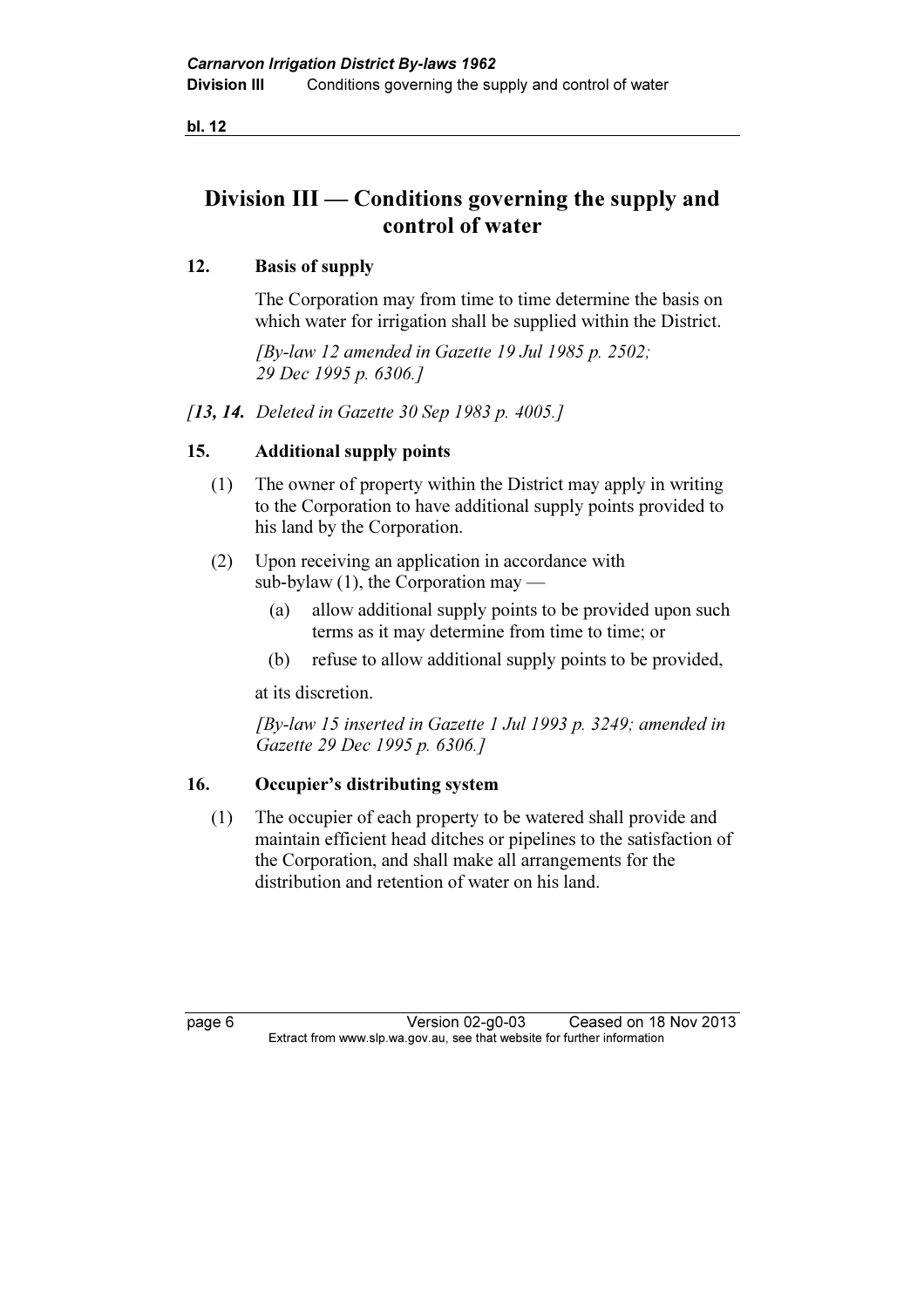- (2) If requested to do so by the Corporation, the occupier shall provide and maintain a non-return valve on the pipeline to prevent backflow into the main supply of water for irrigation.
- (3) A non-return valve referred to in sub-bylaw (2) shall be of a type, and installed at a location, approved by the Corporation.
- (4) The Corporation may refuse to supply water to a property if the occupier fails to provide and maintain the facilities specified in this by-law.

 [By-law 16 inserted in Gazette 30 Sep 1983 p. 4005-6; amended in Gazette 19 Jul 1985 p. 2502; 29 Dec 1995 p. 6306.]

#### 17. Regulating supply

 The Corporation, any officer of the Corporation or any person authorised by the Corporation may, subject to section 26H(1a) of the Act, at any time, enter upon any property for the purpose of inspecting or regulating the water supply, or for both such purposes, and in the event of any water being taken or used in an unauthorised manner, or being unnecessarily wasted, shall have the power to stop all further supply of water, but this by-law shall not be construed in such manner as to relieve any person from any other penalties prescribed in these by-laws.

 [By-law 17 amended in Gazette 12 Oct 1962 p. 3438; 19 Jul 1985 p. 2502; 29 Dec 1995 p. 6306.]

#### 18. Meters

- (1) The Corporation may install a meter to measure the amount of water taken by a ratepayer.
- (2) The occupier of premises where a meter is installed shall provide and maintain a clear space not less than one metre horizontally and 2 metres vertically from the meter and ensure easy access for the Corporation's employees at all times.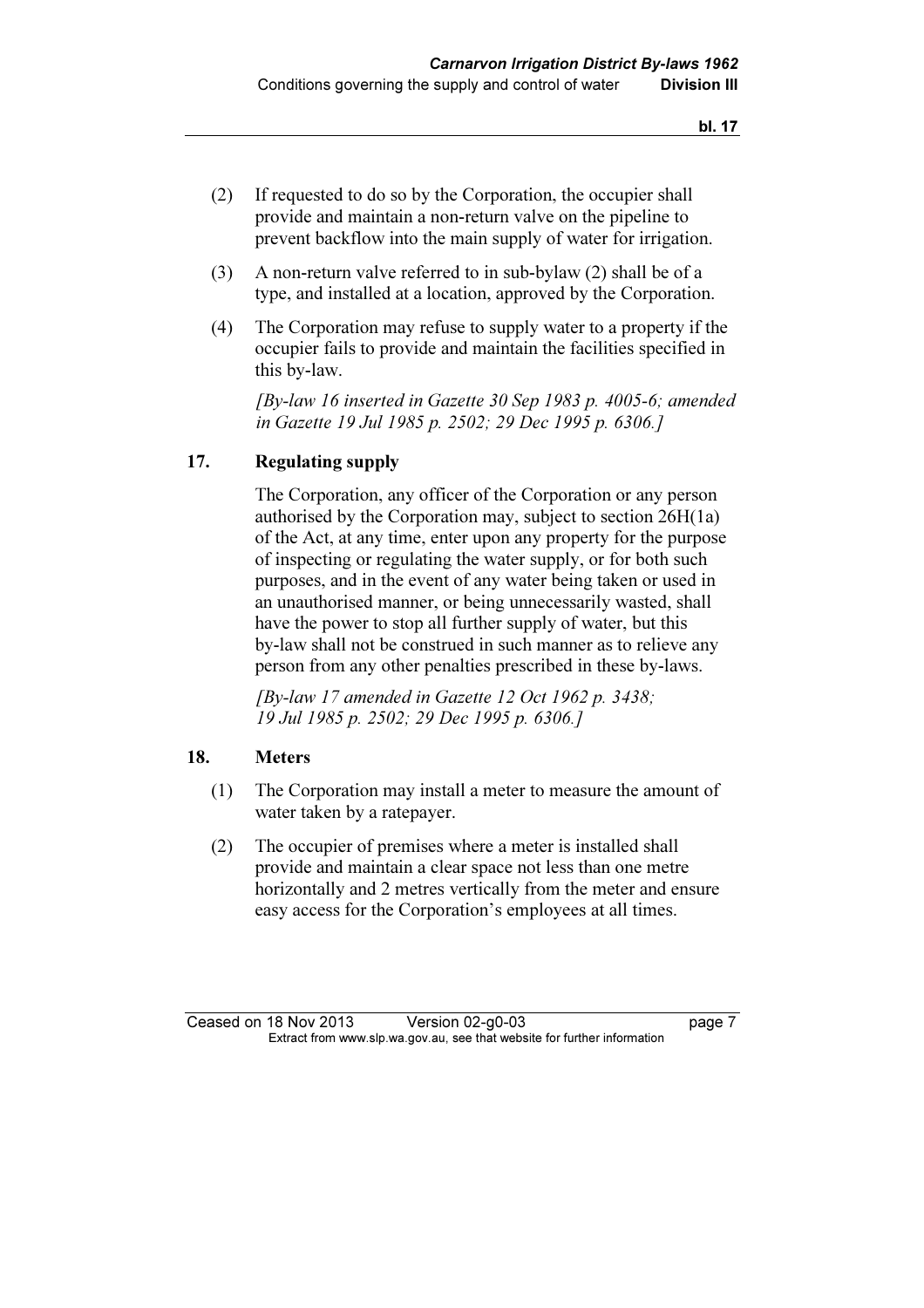| A person, other than an officer of the Corporation or a person |
|----------------------------------------------------------------|
| authorised by the Corporation, who $-$                         |

- (a) breaks or in any way interferes with the seal fixed on the meter through which water is supplied by the Corporation;
- (b) turns or attempts to turn any screw, bolt or nut on or attached to such meter;
- (c) uses any tool or appliance on any such meter;
- (d) introduces or attempts to introduce any body or substance into such meter;
- (e) in any way interferes with any portion of such meter or any pipes or fittings attached thereto,

commits an offence.

- (4) Any owner or occupier supplied with water through a meter belonging to the Corporation shall, on finding that meter is damaged or not registering, immediately give notice of the fact to the Carnarvon District Office of the Corporation.
- (5) All repairs required to damaged meters shall be carried out by the Corporation.
- (6) An owner or occupier of land supplied with water through a meter belonging to the Corporation shall, if requested, pay the cost of replacement or making good any damage to such meter whilst on his land or in his charge.

 [By-law 18 inserted in Gazette 30 Sep 1983 p. 4006; amended in Gazette 19 Jul 1985 p. 2502; 29 Dec 1995 p. 6305 and 6306.]

#### 19. Testing of meters

- (1) The Corporation may at any time cause a test of a meter to be made.
- (2) The Corporation shall cause a test of a meter to be made if, within 7 days of receiving advice of a meter reading with which

page 8 Version 02-g0-03 Ceased on 18 Nov 2013<br>Extract from www.slp.wa.gov.au, see that website for further information  $\mathbf{F}$  from which was the set that we besite for further information  $\mathbf{F}$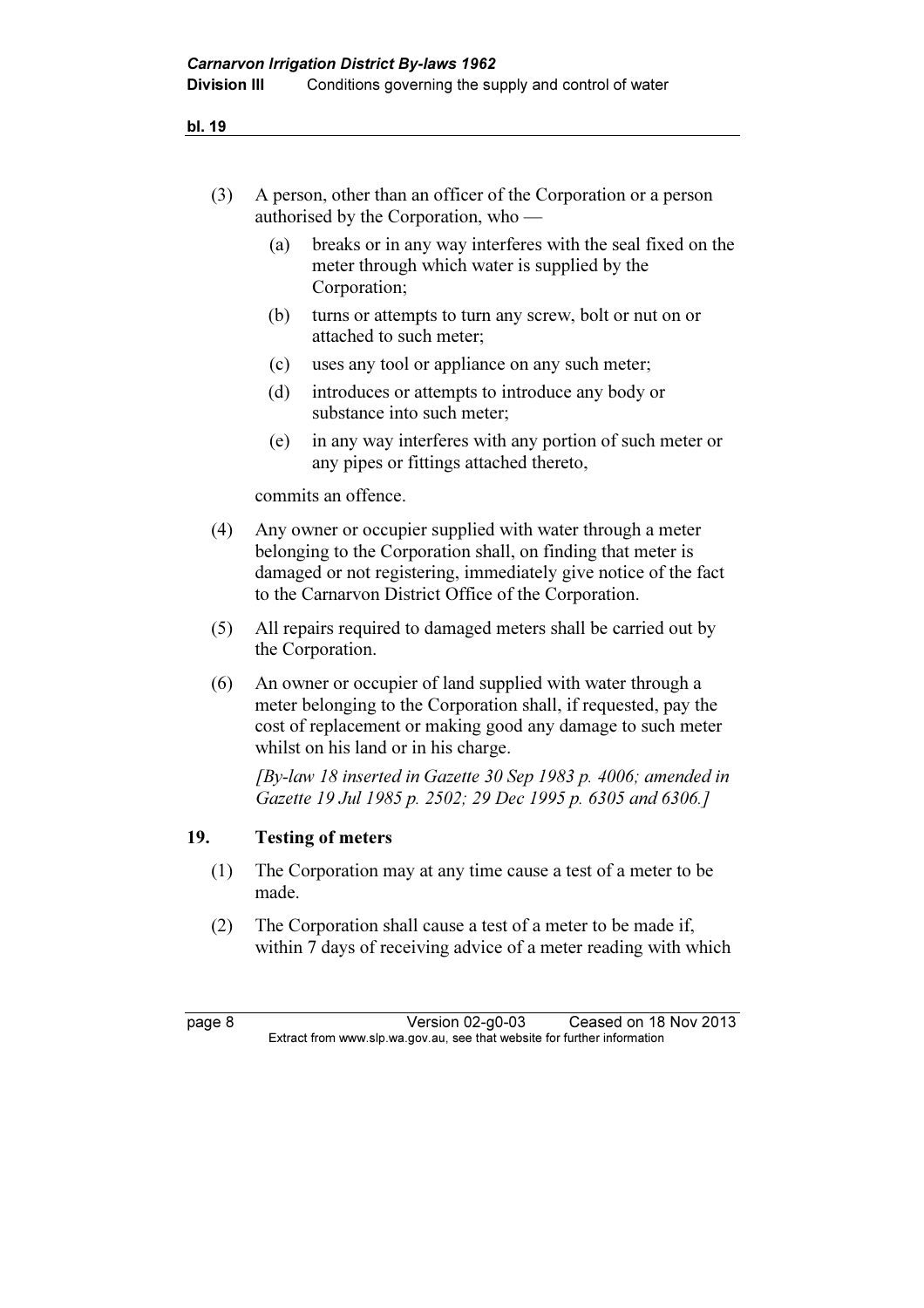he is dissatisfied, the person who will be liable to pay for the water requests in writing that that meter be tested.

- (3) Where a person requests that a meter be tested under sub-bylaw (2), and where upon being so tested the meter is found to register not more than the quantity of water actually passed through it, the person upon whose request the meter test was made shall pay to the Corporation —
	- (a) the minimum fee prescribed in Schedule 1 for the testing of that meter; or
	- (b) such greater amount as in the opinion of the Corporation approximates the actual cost of testing the meter,

as the Corporation may in each case specify.

 [By-law 19 inserted in Gazette 30 Sep 1983 p. 4006; amended in Gazette 19 Jul 1985 p. 2502; 14 Jul 1987 p. 2657; 29 Dec 1995 p. 6306; 29 Jun 1999 p. 2775.]

#### 20. Meter out of order

- (1) A meter shall be deemed not to be in proper order if
	- (a) on being tested or otherwise, the meter is found not to register within the limits of error prescribed in sub-bylaw (2);
	- (b) the meter is found by the Corporation to be so damaged or otherwise in such condition that, in the opinion of the Corporation, the meter is likely to inaccurately show the quantity of water passing through it; or
	- (c) the register of the meter is found to be unreadable.
- (2) For the purposes of these by-laws, the limits of error prescribed are plus or minus 2%.

 [By-law 20 inserted in Gazette 30 Sep 1983 p. 4006-7; amended in Gazette 26 Apr 1985 p. 1481; 19 Jul 1985 p. 2502; 14 Jul 1987 p. 2658; 29 Dec 1995 p. 6305.]

Ceased on 18 Nov 2013 Version 02-g0-03 page 9<br>Extract from www.slp.wa.gov.au, see that website for further information  $\mathbf{F}$  from which was the set that we besite for further information  $\mathbf{F}$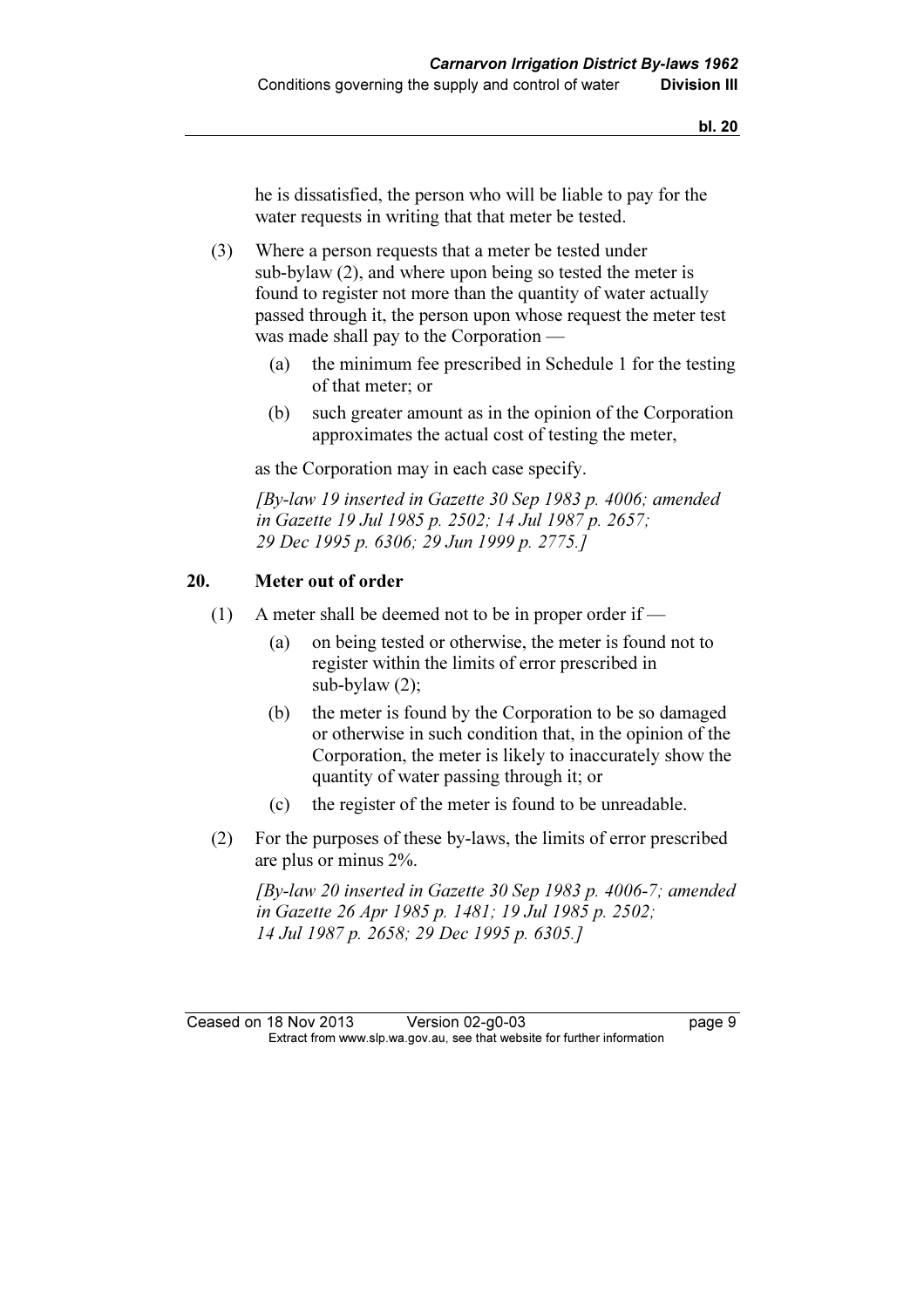#### 21. Water for household purposes

 The supply by the Corporation of water for irrigation and other purposes shall not be deemed to imply that the water is of potable quality or free from noxious germs or other matter dangerous or injurious to health.

 [By-law 21 inserted in Gazette 30 Sep 1983 p. 4007; amended in Gazette 19 Jul 1985 p. 2502; 29 Dec 1995 p. 6306.]

[Division IV heading deleted in Gazette 14 Jul 1987 p. 2658.]

[22. Deleted in Gazette 27 Jun 1986 p. 2137.]

#### 23. Notice of determination of water entitlement

 Where the Corporation determines under section 41(1) of the Act the periods during which a person is entitled to be supplied with water for irrigation and the quantities with which he is entitled to be supplied during those periods, the Corporation shall give notice of the determination to the person personally or by post.

 [By-law 23 inserted in Gazette 14 Jul 1987 p. 2657; amended in Gazette 29 Dec 1995 p. 6306.]

[24. Deleted in Gazette 14 Jul 1987 p. 2658.]

#### 25. Unpaid water charges

- $(1)$  deleted]
- (2) The Corporation may refuse to supply water to any property where any amount that has become due and payable for water supplied to the property remains unpaid.

 [By-law 25 inserted in Gazette 27 Jun 1986 p. 2137; amended in Gazette 14 Jul 1987 p. 2658; 29 Dec 1995 p. 6306.]

page 10 Version 02-g0-03 Ceased on 18 Nov 2013<br>Extract from www.slp.wa.gov.au, see that website for further information  $\mathbf{F}$  from which was the set that we besite for further information  $\mathbf{F}$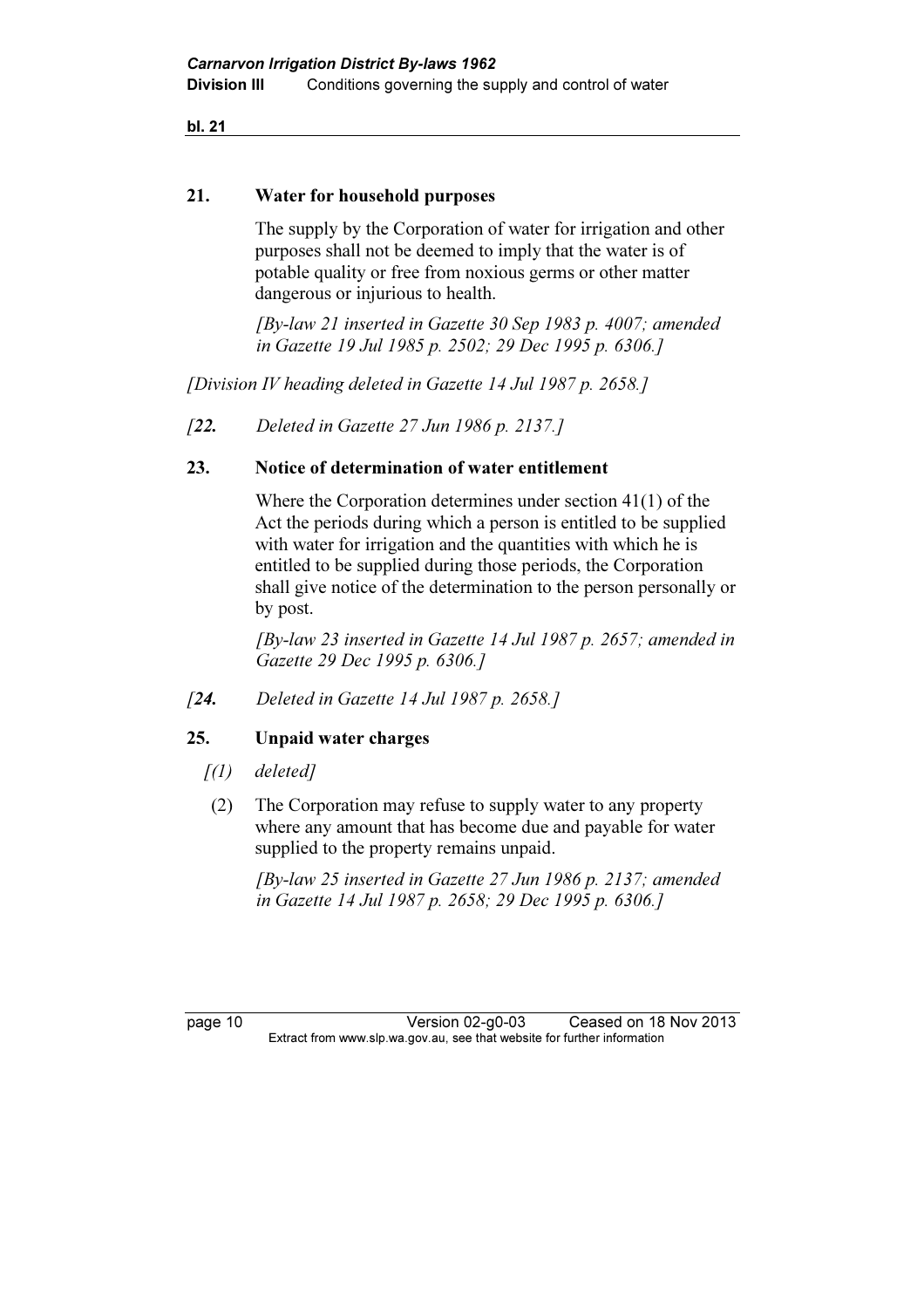#### 26. Water for land outside the District for irrigation purposes

 Where surplus water is available, the Corporation may supply water to persons who desire to irrigate land outside the District on such terms as may be determined by the Corporation.

 [By-law 26 inserted in Gazette 30 Sep 1983 p. 4007; amended in Gazette 19 Jul 1985 p. 2502; 29 Dec 1995 p. 6306.]

Ceased on 18 Nov 2013 Version 02-g0-03 page 11 Extract from www.slp.wa.gov.au, see that website for further information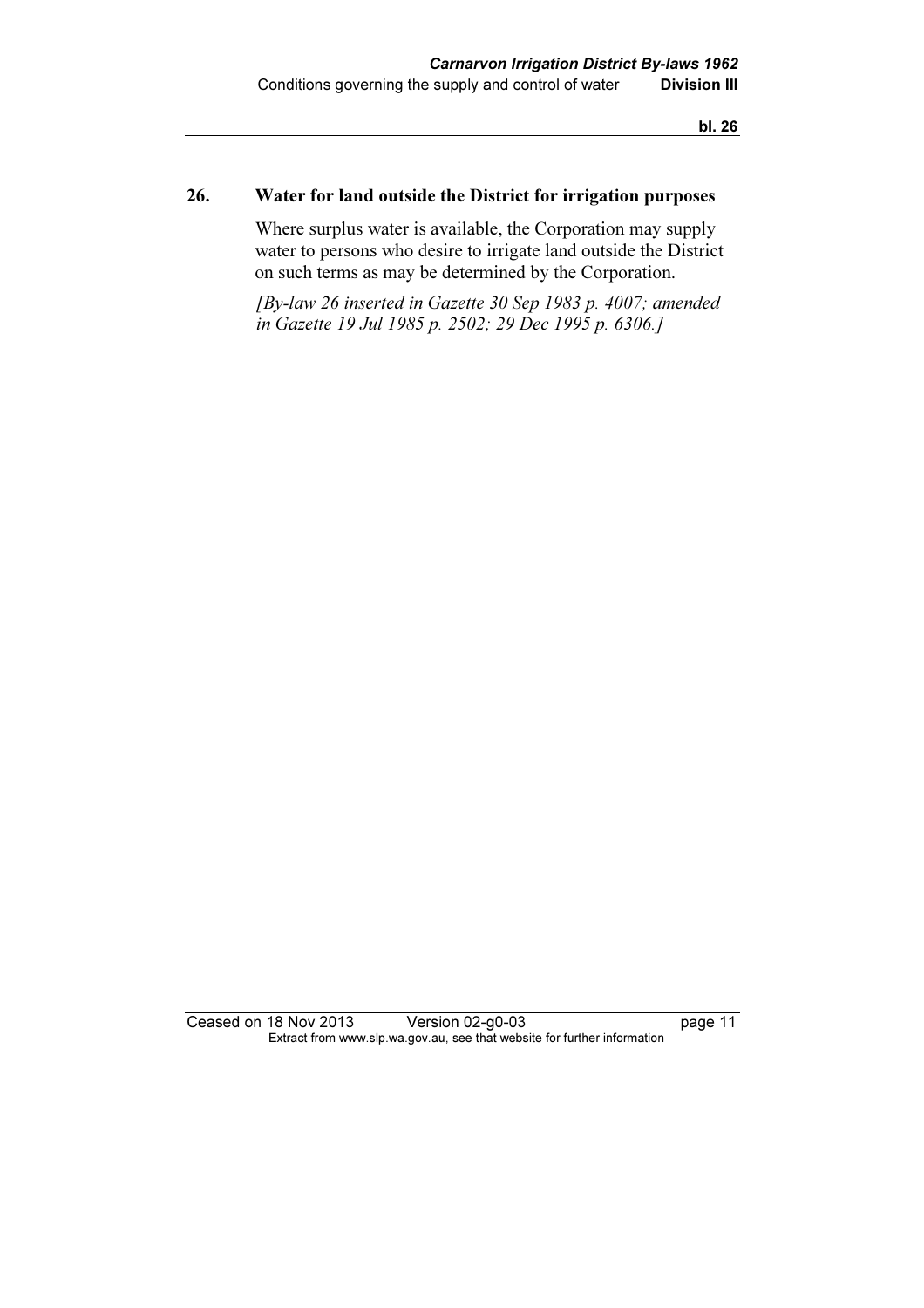## Division V — Miscellaneous

#### 27. General penalty provision

 Any person who commits a breach of any of the foregoing by-laws, or who refuses or neglects to obey any injunction in any such by-law or to comply with any requirements contained therein, is liable upon conviction to a penalty not exceeding \$2 000 and, in the case of a continuing breach, to a further penalty not exceeding \$200 for each day the offence continues after notice has been given by or on behalf of the Corporation to the offender.

 [By-law 27 amended in Gazette 26 Apr 1985 p. 1481; 19 Jul 1985 p. 2502; 29 Dec 1995 p. 6306.]

page 12 Version 02-g0-03 Ceased on 18 Nov 2013<br>Extract from www.slp.wa.gov.au, see that website for further information  $\mathbf{F}$  from which was the set that we besite for further information  $\mathbf{F}$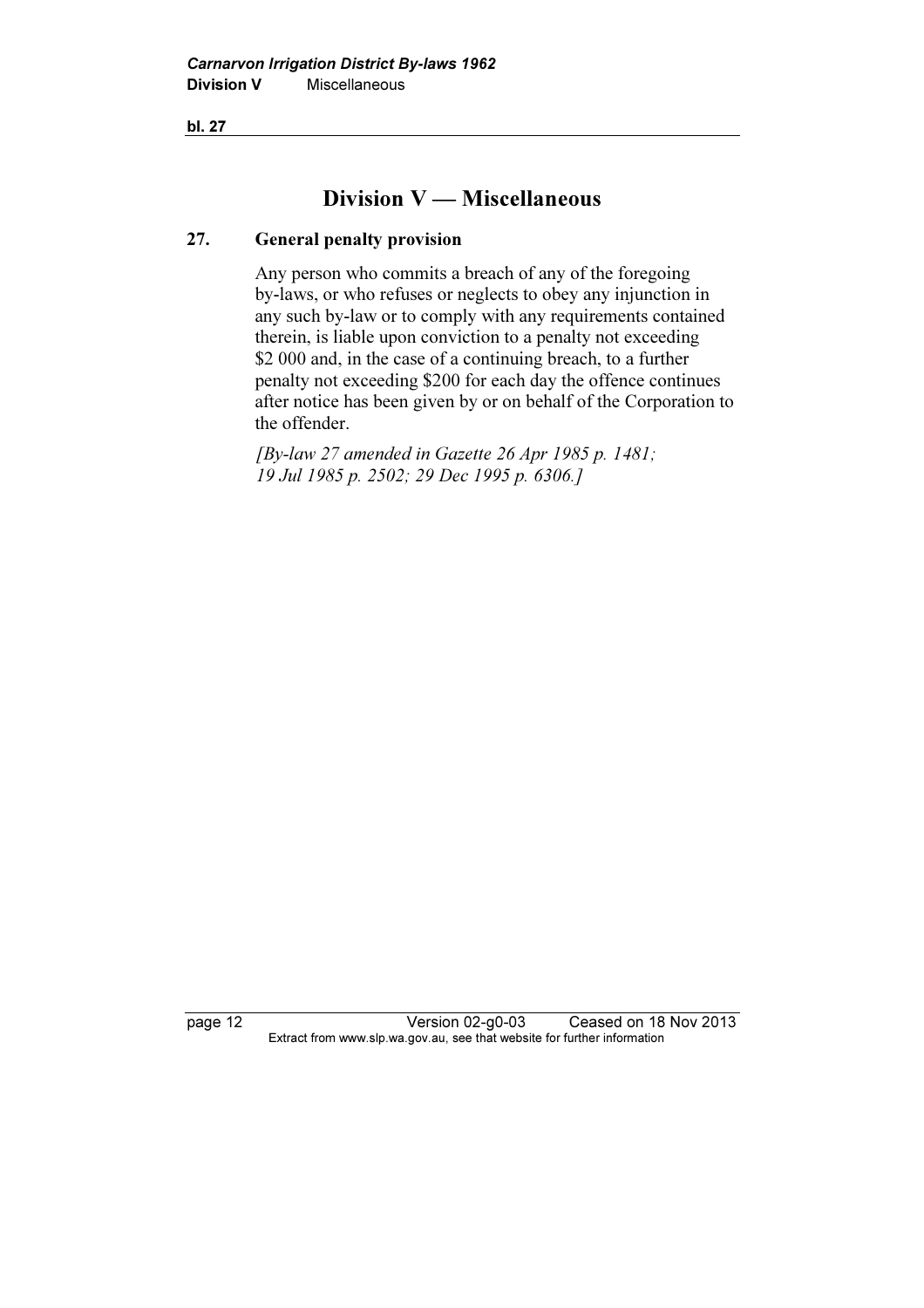# Schedule 1 — Minimum fee for testing a meter

[bl. 19(3)(a)]

[Heading inserted in Gazette 27 Jun 2008 p. 3077.]

| Meter Size | Fee         |
|------------|-------------|
|            | 102.00      |
|            | actual cost |

 [Schedule 1 inserted in Gazette 27 Jun 2008 p. 3077; amended in Gazette 19 Jun 2009 p. 2396; 25 Jun 2010 p. 2984; 23 Jun 2011 p. 2404; 20 Jun 2012 p. 2680; 19 Jun 2013 p. 2334.]

Ceased on 18 Nov 2013 Version 02-g0-03 page 13 Extract from www.slp.wa.gov.au, see that website for further information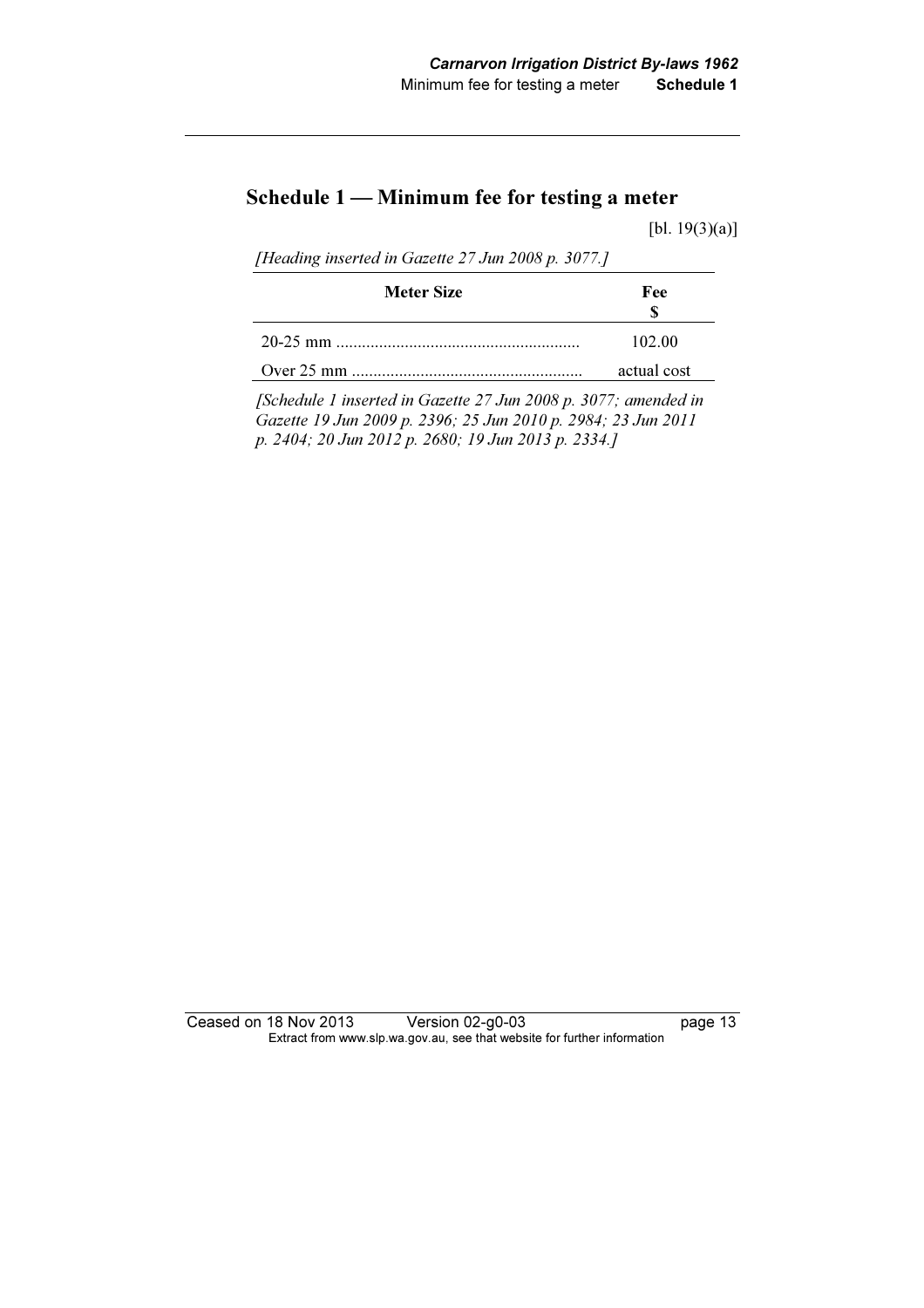#### **Notes**

1 This is a compilation of the Carnarvon Irrigation District By-laws 1962 and includes the amendments made by the other written laws referred to in the following table. The table also contains information about any reprint.

| <b>Citation</b>                                                 | Gazettal                  | Commencement           |
|-----------------------------------------------------------------|---------------------------|------------------------|
| Untitled by-laws <sup>3</sup>                                   | 2 Jul 1962<br>p. 1695-8   | 2 Jul 1962             |
| Untitled by-laws                                                | 12 Oct 1962<br>p. 3438    | 12 Oct 1962            |
| Untitled by-laws                                                | 28 Nov 1975<br>p. 4302    | 28 Nov 1975            |
| Untitled by-laws                                                | 28 Oct 1977<br>p. 3817-18 | 28 Oct 1977            |
| Untitled by-laws                                                | 29 Sep 1978<br>p. 3597-8  | 29 Sep 1978            |
| Untitled by-laws                                                | 20 Apr 1979<br>p. 1056-7  | 20 Apr 1979            |
| Untitled by-laws                                                | 28 Sep 1979<br>p. 2989    | 28 Sep 1979            |
| Carnarvon Irrigation District<br>Amendment By-laws 1980         | 26 Sep 1980<br>p. 3339    | 1 Oct 1980 (see bl. 2) |
| Carnarvon Irrigation District<br>Amendment By-laws 1981         | 25 Sep 1981<br>p. 4116    | 1 Oct 1981 (see bl. 2) |
| Carnarvon Irrigation District<br>Amendment By-laws 1982         | 24 Sep 1982<br>p. 3817    | 1 Oct 1982 (see bl. 2) |
| Carnarvon Irrigation District<br>Amendment By-laws 1983         | 30 Sep 1983<br>p. 4005-8  | 1 Oct 1983 (see bl. 2) |
| Carnarvon Irrigation District<br>Amendment By-laws (No. 2) 1983 | 9 Dec 1983<br>p. 4825-6   | 9 Dec 1983             |
| Carnarvon Irrigation District<br>Amendment By-laws 1984         | 28 Sep 1984<br>p. 3180    | 28 Sep 1984            |
| Carnarvon Irrigation District<br>Amendment By-laws 1985         | 26 Apr 1985<br>p. 1481    | 26 Apr 1985            |
| Carnarvon Irrigation District<br>Amendment By-laws (No. 2) 1985 | 28 Jun 1985<br>p. 2338    | 1 Jul 1985 (see bl. 2) |

#### Compilation table

page 14 Version 02-g0-03 Ceased on 18 Nov 2013 Extract from www.slp.wa.gov.au, see that website for further information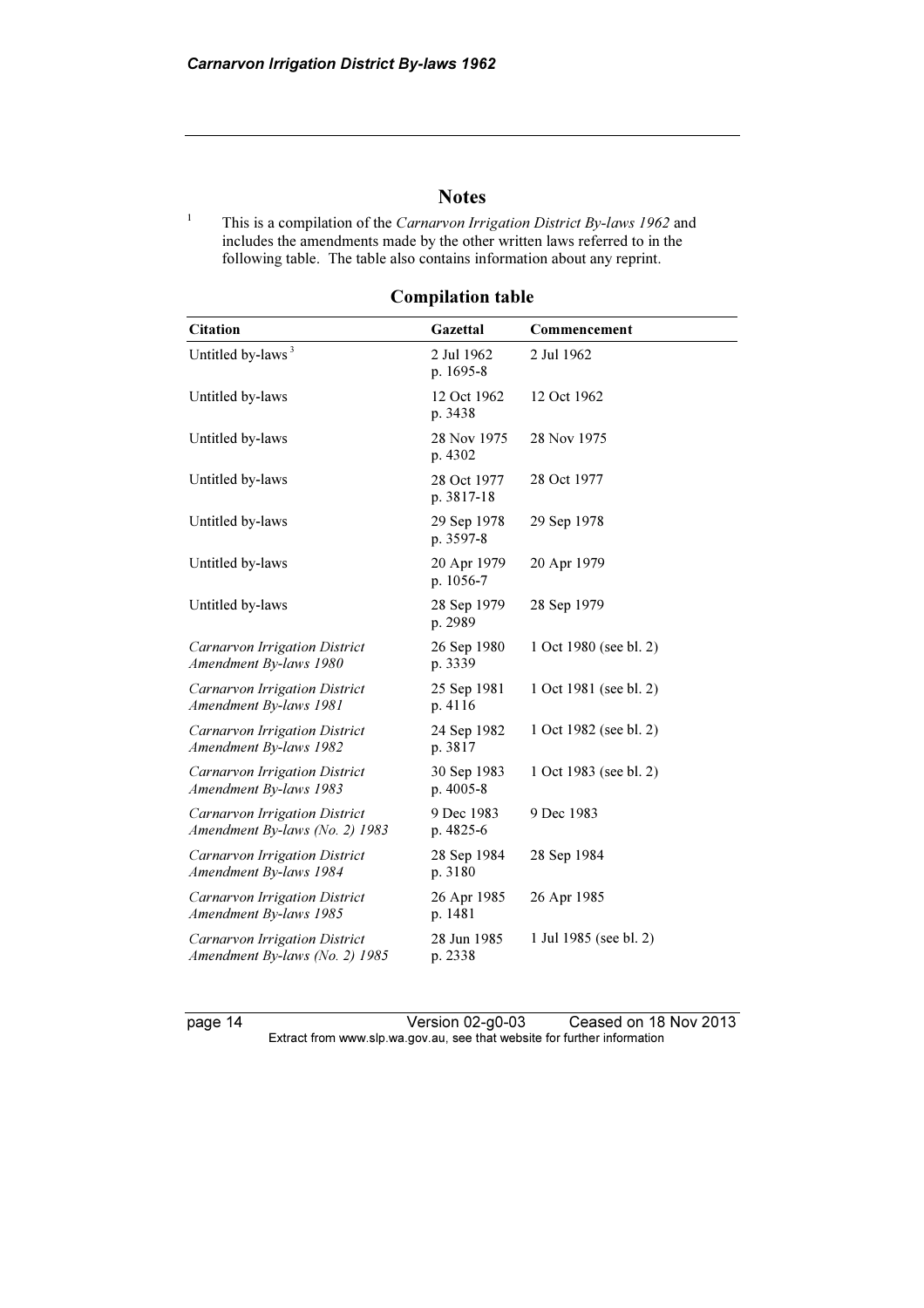| <b>Citation</b>                                                     | Gazettal                  | Commencement                                              |
|---------------------------------------------------------------------|---------------------------|-----------------------------------------------------------|
| Carnarvon Irrigation District<br>Amendment By-laws (No. 3) 1985     | 19 Jul 1985<br>p. 2501-2  | 19 Jul 1985                                               |
| Carnarvon Irrigation District<br>Amendment By-laws 1986             | 27 Jun 1986<br>p. 2137-8  | 27 Jun 1986                                               |
| <b>Water Authority Amendment</b><br>By-laws 1987 bl. 3 and Pt. VIII | 14 Jul 1987<br>p. 2649-58 | 14 Jul 1987                                               |
| Water Authority Amendment<br>By-laws 1988 Pt. 5                     | 29 Jun 1988<br>p. 2122-6  | 1 Jul 1988 (see bl. 3)                                    |
| <b>Water Authority Amendment</b><br>By-laws 1989 Pt. 6              | 29 Jun 1989<br>p. 1883-91 | 1 Jul 1989 (see bl. 3)                                    |
| <b>Water Authority Amendment</b><br>By-laws 1990 Pt. 6              | 29 Jun 1990<br>p. 3240-8  | 1 Jul 1990 (see bl. 3)                                    |
| <b>Water Authority Amendment</b><br>By-laws 1991 Pt. 6              | 28 Jun 1991<br>p. 3281-9  | 1 Jul 1991 (see bl. 3)                                    |
| <b>Water Authority Amendment</b><br>By-laws 1992 Pt. 6              | 26 Jun 1992<br>p. 2832-44 | 1 Jul 1992 (see bl. 3)                                    |
| <b>Water Authority Amendment</b><br>By-laws 1993 Pt. 6              | 1 Jul 1993<br>p. 3238-50  | 1 Jul 1993                                                |
| Water Authority Amendment<br>By-laws 1994 Pt. 6                     | 29 Jun 1994<br>p. 3159-70 | 1 Jul 1994 (see bl. 2)                                    |
| <b>Water Authority Amendment</b><br>By-laws 1995 Pt. 6              | 30 Jun 1995<br>p. 2767-76 | 1 Jul 1995 (see bl. 2)                                    |
| Water Agencies (Amendment and<br>Repeal) By-laws 1995 Pt. 2         | 29 Dec 1995<br>p. 6305-32 | 1 Jan 1996 (see bl. 2 and Gazette<br>29 Dec 1995 p. 6291) |
| Water Agencies Amendment<br><i>By-laws 1997 Pt.</i> 6 <sup>4</sup>  | 27 Jun 1997<br>p. 3204-20 | 1 Jul 1997 (see bl. 2)                                    |
| Water Agencies Amendment<br>By-laws 1998 Pt. 6 <sup>4</sup>         | 26 Jun 1998<br>p. 3417-21 | 1 Jul 1998 (see bl. 2)                                    |
| Water Agencies Amendment<br>By-laws 1999 Pt. 2 <sup>4</sup>         | 29 Jun 1999<br>p. 2775-87 | 1 Jul 1999 (see bl. 2)                                    |
| Water Agencies Amendment<br><i>By-laws</i> 2000 Pt. $2^4$           | 29 Jun 2000<br>p. 3365-79 | 1 Jul 2000 (see bl. 2)                                    |
| Water Agencies Amendment<br>By-laws 2001 Pt. 2 <sup>4</sup>         | 29 Jun 2001<br>p. 3230-42 | 1 Jul 2001 (see bl. 2)                                    |
| Water Agencies Amendment<br>By-laws 2002 Pt. 6                      | 1 Jul 2002<br>p. 3137-53  | 1 Jul 2002                                                |

Ceased on 18 Nov 2013 Version 02-g0-03 page 15  $\mathbf{F}$  from which was the set that we besite for further information  $\mathbf{F}$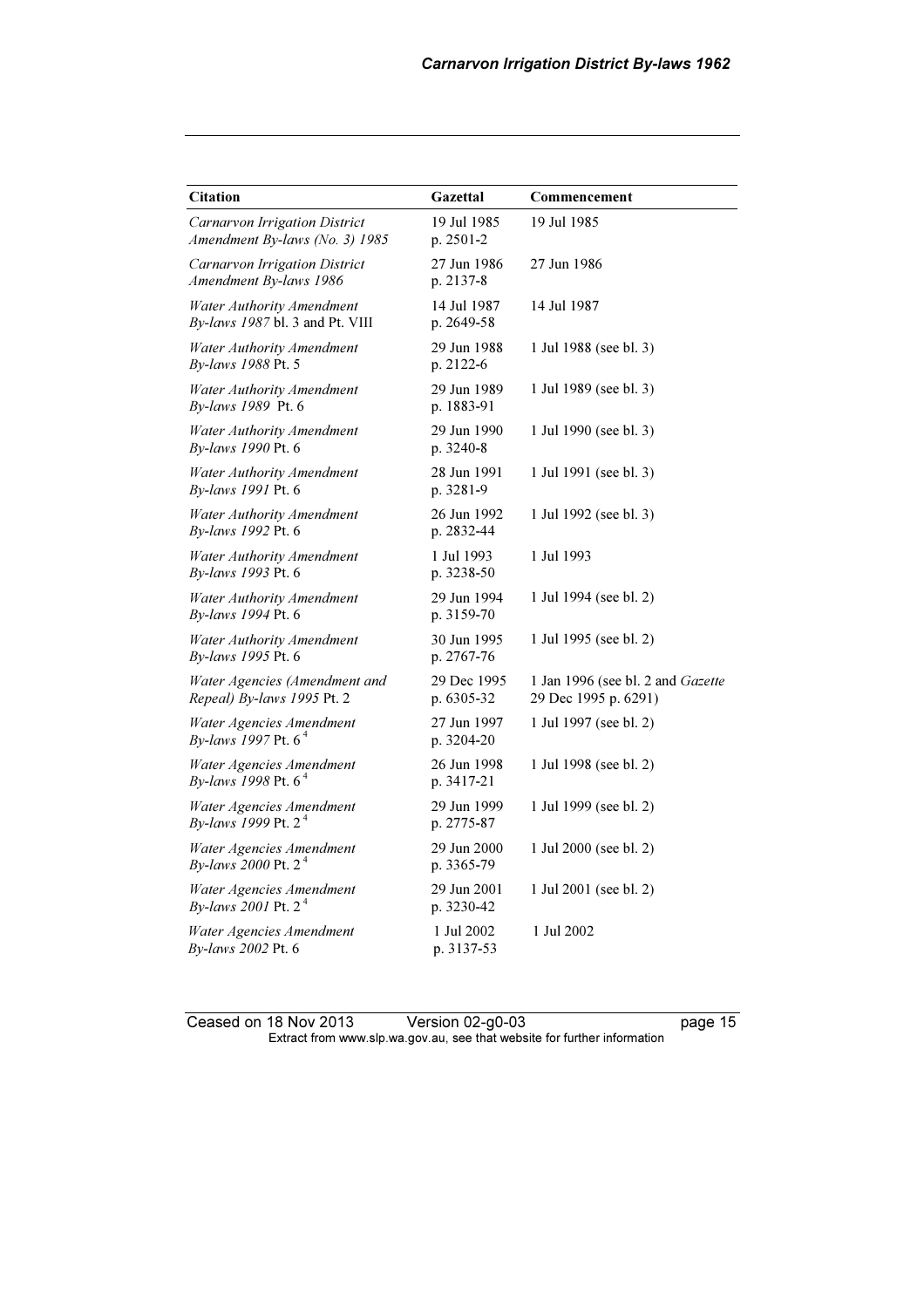| <b>Citation</b>                                                                                                  | Gazettal                   | Commencement                 |
|------------------------------------------------------------------------------------------------------------------|----------------------------|------------------------------|
| Water Agencies Amendment<br><i>By-laws</i> 2003 Pt. 2 <sup>4</sup>                                               | 27 Jun 2003<br>p. 2422-32  | 1 Jul 2003 (see bl. 2)       |
| Reprint 1: The Carnarvon Irrigation District By-laws as at 8 Aug 2003 (includes<br>amendments listed above)      |                            |                              |
| Water Agencies Amendment<br>By-laws 2005 Pt. 2                                                                   | 1 Jul 2005<br>p. 3009-17   | 1 Jul 2005 (see bl. 2)       |
| Water Agencies Amendment<br><i>By-laws</i> 2006 Pt. $2^4$                                                        | 30 Jun 2006<br>p. 2399-412 | 1 Jul 2006 (see bl. 2)       |
| Water Agencies Amendment<br><i>By-laws</i> 2007 Pt. 2 <sup>4</sup>                                               | 29 Jun 2007<br>p. 3233-44  | 1 Jul 2007 (see bl. 2(b))    |
| Water Agencies Amendment<br><i>By-laws</i> 2008 Pt. $2^4$                                                        | 27 Jun 2008<br>p. 3076-84  | 1 Jul 2008 (see bl. $2(b)$ ) |
| Water Agencies Amendment<br>By-laws 2009 Pt. 2                                                                   | 19 Jun 2009<br>p. 2393-406 | 1 Jul 2009 (see bl. 2(b))    |
| Reprint 2: The Carnarvon Irrigation District By-laws 1962 as at 2 Oct 2009 (includes<br>amendments listed above) |                            |                              |
| Water Agencies Amendment<br>By-laws 2010 Pt. 2                                                                   | 25 Jun 2010<br>p. 2983-96  | 1 Jul 2010 (see bl. $2(b)$ ) |
| Water Agencies Amendment<br>By-laws 2011 Pt. 2                                                                   | 23 Jun 2011<br>p. 2403-16  | 1 Jul 2011 (see bl. 2(b))    |
| Water Agencies Amendment                                                                                         | 20 Jun 2012                | 1 Jul 2012 (see bl. 2(b))    |

By-laws 2012 Pt. 2 p. 2677-92 Water Agencies Amendment By-laws 2013 Pt. 2 19 Jun 2013 p. 2333-46

These by-laws were repealed by the Water Services Legislation Amendment and Repeal Act 2012 s. 199(a) (No. 25 of 2012) as at 18 Nov 2013 (see s. 2(b) and Gazette 14 Nov 2013 p. 5028)

1 Jul 2013 (see bl. 2(b))

2 These by-laws have effect for the purposes of the Rights in Water and Irrigation Act 1914 but the formal power to make them is now given by the Water Agencies (Powers) Act 1984 s. 34.

3 Now known as the Carnarvon Irrigation District By-laws 1962; citation changed (see note under bl. 1).

4 These by-laws contain an application provision concerning fees and charges for a period commencing before, or for a matter or thing done before, the by-laws came into operation.

| page |  | 16 |
|------|--|----|
|------|--|----|

Version 02-g0-03 Ceased on 18 Nov 2013 Extract from www.slp.wa.gov.au, see that website for further information